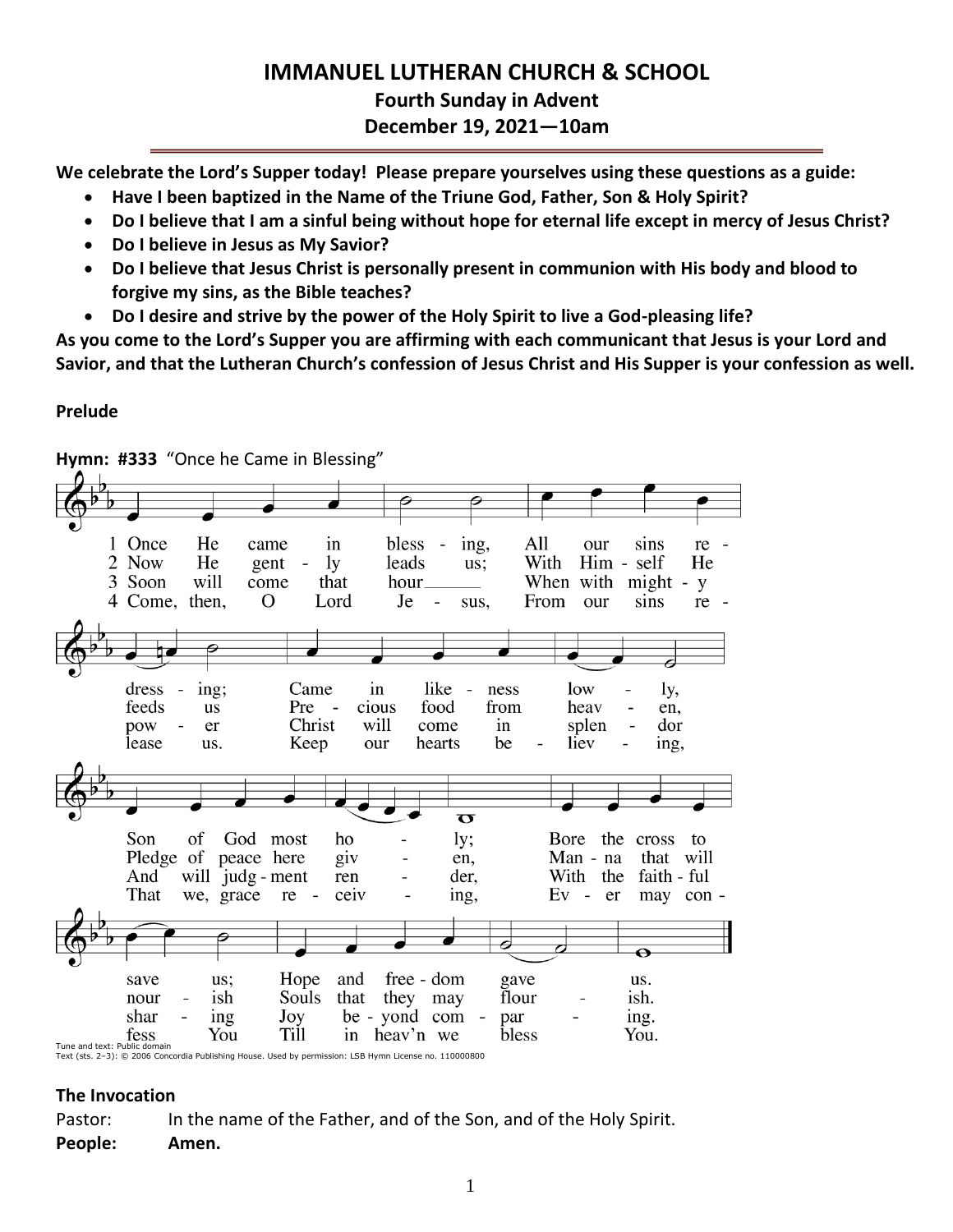#### **The Confession of Sins**

Pastor: Beloved in the Lord! Let us draw near with a true heart and confess our sins unto God, our Father, beseeching Him in the name of our Lord Jesus Christ to grant us forgiveness.

Pastor: Our help is in the name of the Lord.

**People: Who made heaven and earth.**

- Pastor: I said, I will confess my transgressions unto the Lord.
- **People: And You forgave the iniquity of my sin.**
- Pastor: O almighty God, merciful Father,
- **All: I, a poor miserable sinner, confess unto You all my sins and iniquities with which I have ever offended You and justly deserve Your temporal and eternal punishment. But I am heartily sorry for them and sincerely repent of them, and I pray You of Your boundless mercy and for the sake of the holy, innocent, bitter, sufferings and death of Your beloved Son, Jesus Christ, to be gracious and merciful to me, a poor sinful being**

#### **The Word of Absolution**

Pastor: Upon this your confession, I, by virtue of my office, as a called and ordained servant of the Word, announce the grace of God unto all of you, and in the stead and by the command of my Lord Jesus Christ, I forgive you all your sins in the name of the Father and of the Son and of the Holy Spirit.

**People: Amen.**

#### **Introit**

- Pastor: My soul magnifies the Lord, and my spirit rejoices in God my Savior. My mouth derides my enemies, because I rejoice in Your salvation. There is none holy like the Lord; there is none besides you; there is no rock like our God. The barren has borne seven, but she who has many children is forlorn. The Lord kills and brings to life, He brings down to Sheol and raises up. The Lord makes poor and makes rich; He brings low and He exalts.
- **All: Glory be to the Father and to the Son and to the Holy Ghost; as it was in the beginning, is now and ever shall be, world without end. Amen.**

#### **The Kyrie**

**People: Lord, have mercy upon us. Christ, have mercy upon us. Lord, have mercy upon us.**

#### **The Salutation**

| People: | And with Thy Spirit.  |
|---------|-----------------------|
| Pastor: | The Lord be with you. |

#### **The Collect for The Day**

Pastor: Let us pray:

**People: Stir up Your power, O Lord, and come and help us by Your might, that the sins which weigh us down may be quickly lifted by Your grace and mercy; for You live and reign with the Father and the Holy Spirit, one God, now and forever.** 

**People: Amen.**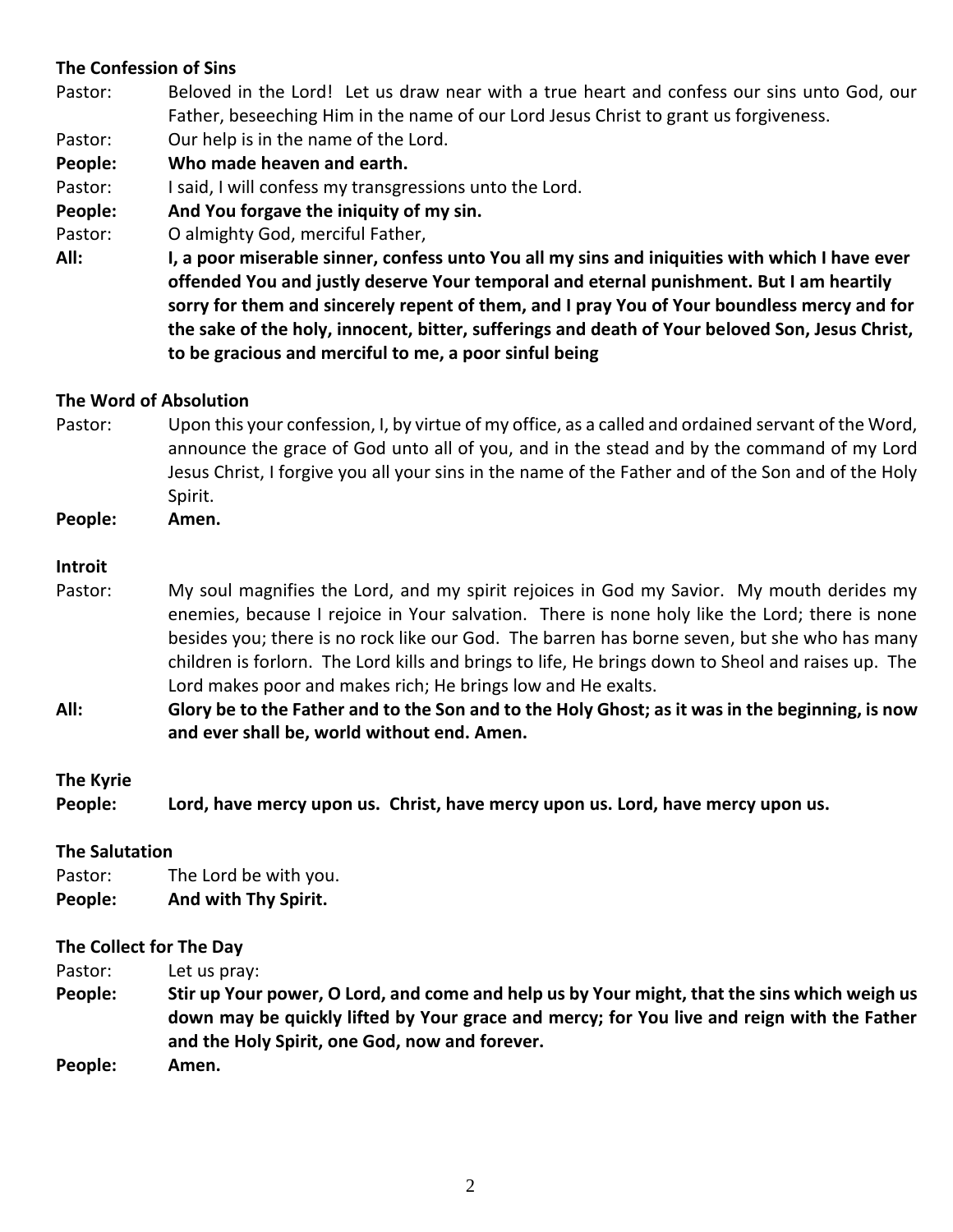#### **The Old Testament Reading –** Micah 5:2-5

 $2$  But you, O Bethlehem Ephrathah, who are too little to be among the clans of Judah, from you shall come forth for me one who is to be ruler in Israel, whose coming forth is from of old, from ancient days.

 $3$ Therefore he shall give them up until the time when she who is in labor has given birth; then the rest of his brothers shall return to the people of Israel.

<sup>4</sup> And he shall stand and shepherd his flock in the strength of the LORD, in the majesty of the name of the LORD his God. And they shall dwell secure, for now he shall be great to the ends of the earth.

<sup>5</sup> And he shall be their peace. When the Assyrian comes into our land and treads in our palaces, then we will raise against him seven shepherds and eight princes of men;

Pastor: This is the Word of the Lord.

**People: Thanks be to God.**

#### **The Gradual**

**All: Rejoice greatly, O daughter of Zion. Shout aloud, O daughter of Jerusalem. Behold, your king is coming to you; righteous and having salvation. Blessed is he who comes in the name of the Lord. From the house of the Lord we bless you.**

#### **Epistle Reading –** Hebrews 10:5-10

<sup>5</sup> Consequently, when Christ came into the world, he said, "Sacrifices and offerings you have not desired, but a body have you prepared for me; <sup>6</sup> in burnt offerings and sin offerings you have taken no pleasure.

<sup>7</sup> Then I said, 'Behold, I have come to do your will, O God, as it is written of me in the scroll of the book.'"

<sup>8</sup> When he said above, "You have neither desired nor taken pleasure in sacrifices and offerings and burnt offerings and sin offerings" (these are offered according to the law), <sup>9</sup> then he added, "Behold, I have come to do your will." He does away with the first in order to establish the second.

 $10$  And by that will we have been sanctified through the offering of the body of Jesus Christ once for all. Pastor: This is the Word of the Lord.

**People: Thanks be to God.**

**Special Music:** "Come, Emmanuel" *Choir*

#### **The Gospel**

Pastor: The Holy Gospel is written in the  $1<sup>st</sup>$  chapter of St. Luke beginning at the 39<sup>th</sup> verse.

#### **People: Glory be to Thee, O Lord!**

 $39$  In those days Mary arose and went with haste into the hill country, to a town in Judah,  $40$  and she entered the house of Zechariah and greeted Elizabeth.

 $41$  And when Elizabeth heard the greeting of Mary, the baby leaped in her womb. And Elizabeth was filled with the Holy Spirit, <sup>42</sup> and she exclaimed with a loud cry, "Blessed are you among women, and blessed is the fruit of your womb!

 $43$  And why is this granted to me that the mother of my Lord should come to me?

 $44$  For behold, when the sound of your greeting came to my ears, the baby in my womb leaped for joy.

<sup>45</sup> And blessed is she who believed that there would be a fulfillment of what was spoken to her from the Lord."

Pastor: This is the Gospel of our Lord.

**People: Praise be to Thee, O Christ!**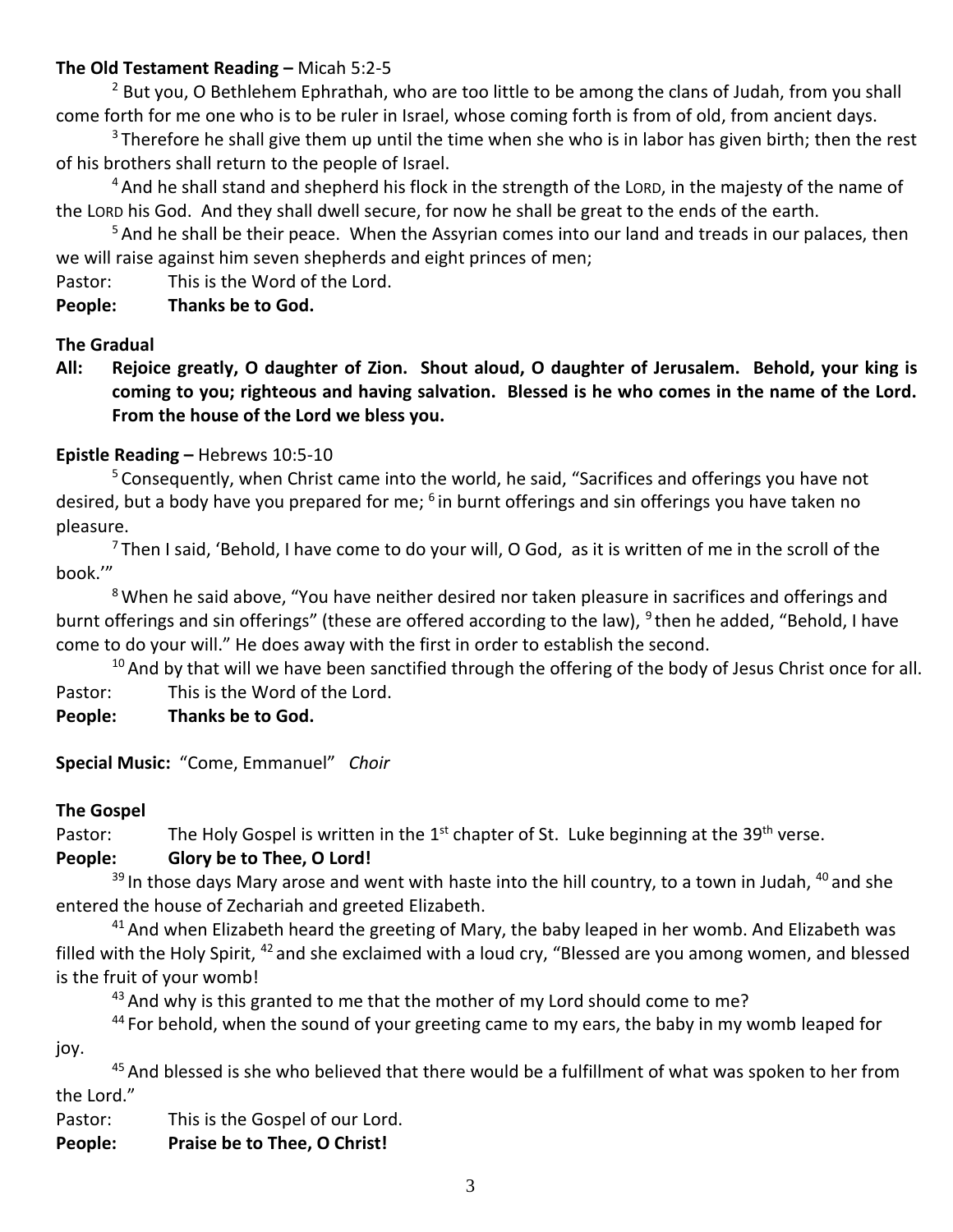#### **The Nicene Creed**

**All: I believe in one God, the Father almighty, maker of heaven and earth and of all things visible and invisible. And in one Lord Jesus Christ, the only-begotten Son of God, begotten of his Father before all worlds, God of God, Light of Light, very God of very God, begotten, not made, being of one substance with the Father, by whom all things were made; who for us men and for our salvation came down from heaven and was incarnate by the Holy Spirit of the virgin Mary and was made man; and was crucified also for us under Pontius Pilate. He suffered and was buried. And the third day He rose again according to the Scriptures and ascended into heaven and sits at the right hand of the Father. And He will come again with glory to judge both the living and the dead, whose kingdom will have no end. And I believe in the Holy Spirit, the Lord and giver of life, who proceeds from the Father and the Son, who with the Father and the Son together is worshiped and glorified, who spoke by the prophets. And I believe in one holy Christian and apostolic Church, I acknowledge one Baptism for the remission of sins, and I look for the resurrection of the dead and the life of the world to come. Amen.**



**Sermon**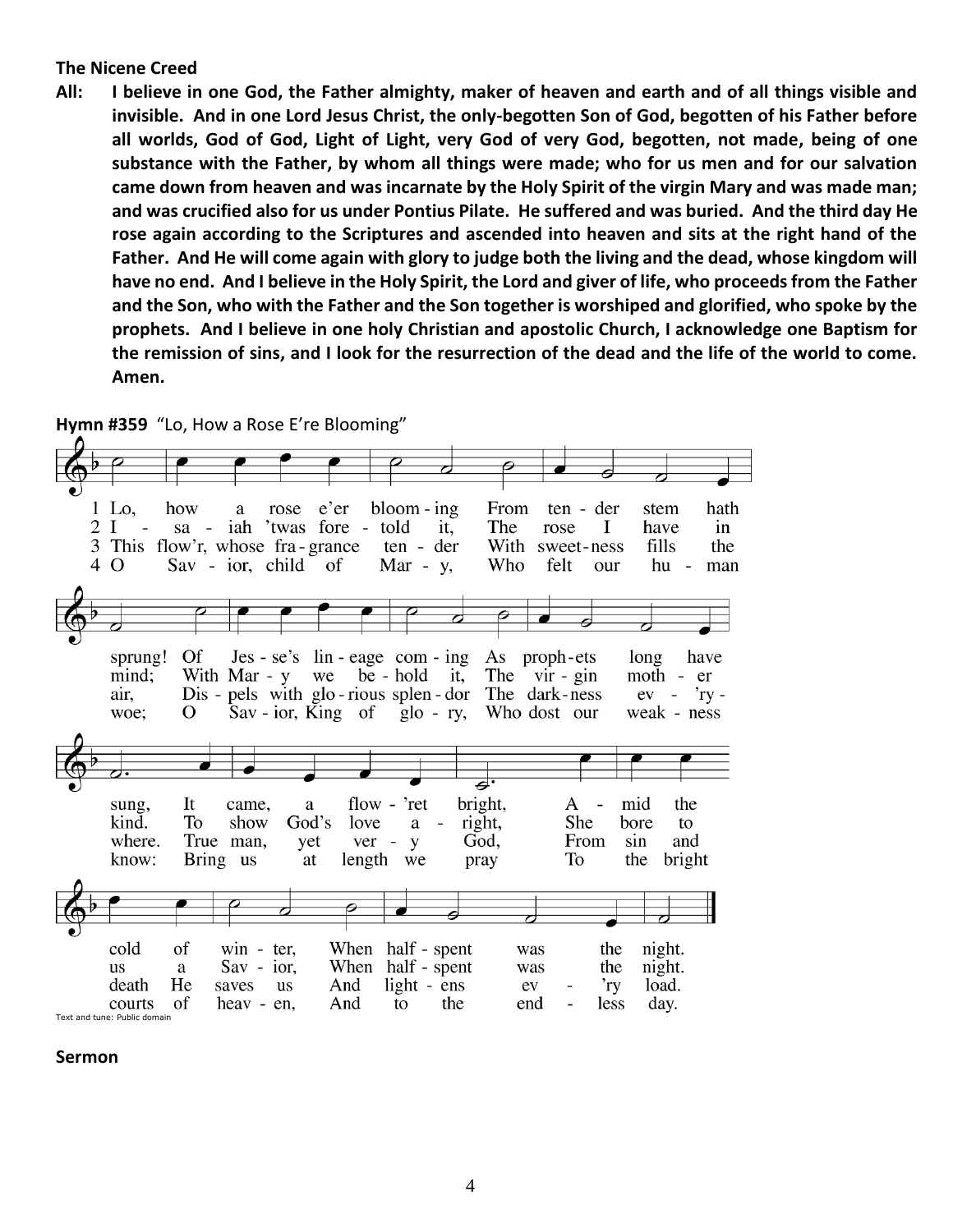#### **The Offertory**

**All: Create in me a clean heart, O God, and renew a right Spirit within me. Cast me not away from Thy presence, and take not Thy Holy Spirit from me. Restore unto me the joy of Thy Salvation; and uphold me with Thy free Spirit. Amen.**

**Offering**

## **THE RITE OF MEMBERSHIP**

*Ann Donahue Taryn Drucker Jose & Jessica Lopez Richard & Lise Seedroff*

#### **The Prayers**

Peace & comfort for the family of Lee Gerstenberger, son of friend of Tammie Farnsworth Peace & comfort for the family of Reid Withrow, son of friend of Beverly Lowe Continued strength & healing for Wilma Meyferth

(*Please help us keep our attendance numbers accurate by filling out the attendance cards and giving to Ushers at communion.)*

## **The Lord's Prayer**

**All: Our Father who art in heaven, hallowed be Thy name, Thy kingdom come, Thy will be done on earth as it is in heaven; give us this day our daily bread; and forgive us our trespasses as we forgive those who trespass against us; and lead us not into temptation, but deliver us from evil. For thine is the kingdom and the power and the glory forever and ever. Amen.**

## **The Words of Institution**

Pastor: Our Lord Jesus Christ, on the night when He was betrayed, took bread, and when He had given thanks, he broke it and gave it to the disciples and said: "Take, eat; this is My body, which is given for you. This do in remembrance of Me." In the same way also He took the cup after supper, and when He had given thanks, He gave it to them, saying: "Drink of it, all of you; this cup is the New Testament in My blood, which is shed for you for the forgiveness of sins. This do, as often as you drink it, in remembrance of Me."

#### **Pax Domini**

Pastor: The peace of the Lord be with you always.

**People: Amen.**

#### **Agnus Dei**

**People: O Christ, Thou Lamb of God, that takest away the sin of the world, have mercy upon us. O Christ, Thou Lamb of God, that takest away the sin of the world, have mercy upon us. O Christ, Thou Lamb of God, that takest away the sin of the world, grant us Thy peace. Amen.**

#### **Distribution**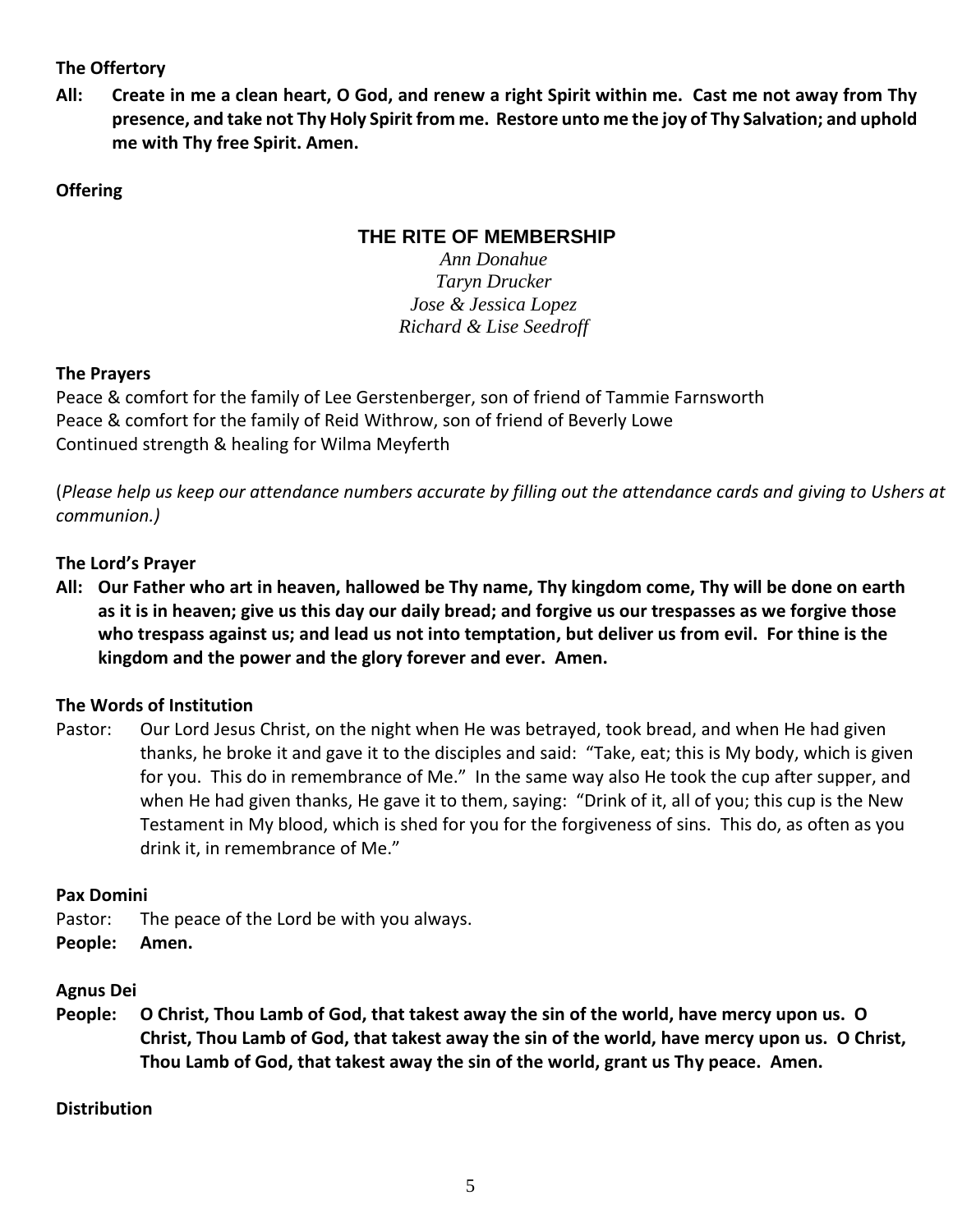**Distribution Hymn: #357** "O Come, O Come, Emmanuel"



- 5 O come, Thou Key of David, come, And open wide our heav'nly home; Make safe the way that leads on high, And close the path to misery. Refrain
- 6 O come, Thou Dayspring from on high, And cheer us by Thy drawing nigh; Disperse the gloomy clouds of night, And death's dark shadows put to flight. Refrain
- 7 O come, Desire of nations, bind In one the hearts of all mankind; Bid Thou our sad divisions cease, And be Thyself our King of Peace. Refrain Tune and text: Public domain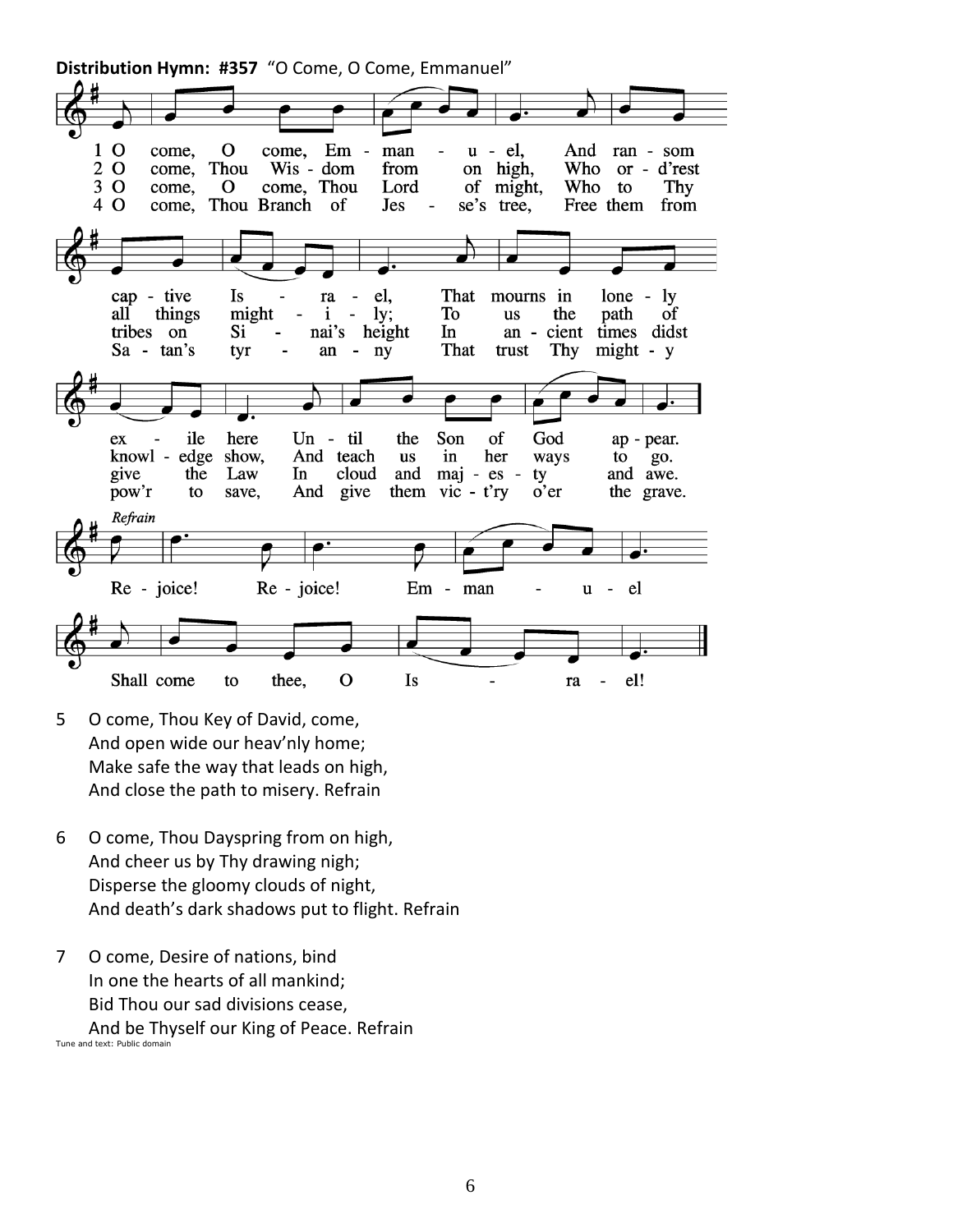#### **Nunc Dimittis**

**People: Lord, now lettest Thou Thy servant depart in peace according to Thy word, for mine eyes have seen Thy salvation, which Thou hast prepared before the face of all people, a light to lighten the Gentiles and the glory of Thy people Israel. Glory be to the Father and to the Son and to the Holy Ghost; as it was in the beginning, is now, and ever shall be, world without end. Amen**

#### **Thanksgiving**

Pastor: O give thanks unto the Lord, for He is good,

**People: and His mercy endureth forever.** 

Pastor: Let us pray.

We give thanks to You, almighty God, that You have refreshed us through this salutary gift, and we implore You that of Your mercy You would strengthen us through the same in faith toward You and in fervent love toward one another; through Jesus Christ, Your Son, our Lord, who lives and reigns with You and the Holy Spirit, one God, now and forever.

**People: Amen.**

#### **Salutation and Benedicamus**

- Pastor: The Lord be with you**.**
- **People: And with thy spirit.**
- Pastor: Bless we the Lord.
- **People: Thanks be to God.**

#### **The Benediction**

Pastor: The Lord bless you and keep you. The Lord make His face shine upon you and be gracious unto you. The Lord lift up His countenance upon you and give you peace.

**People: Amen, Amen, Amen!**

**The Closing Hymn #348** "The King Shall Come When Morning Dawns"



#### **Altar flowers are placed to the glory of God**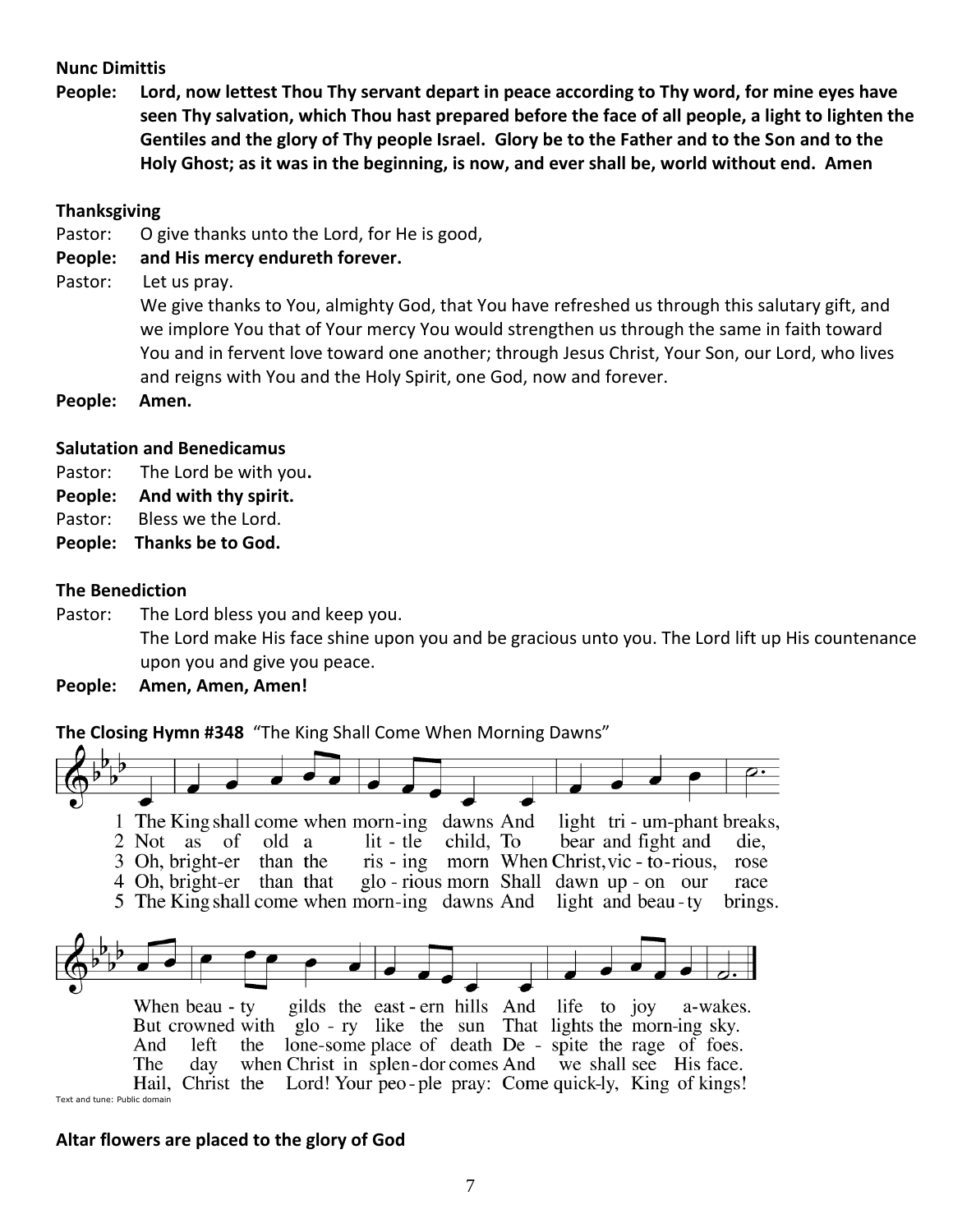*The Hispanic Congregation service wants to give thanks to this beautiful family of Immanuel. Each one of you reflects the love of Jesus Christ and together we will grow the kingdom of God Happy Thanksgiving!!! Blessings Pastor Miguel and Katherine* 

*Services will be live-streamed and a recording of service will be posted by the end of the day.* 

## *Please keep the church office updated on prayers that have been asked to be kept on indefinitely, military and ones for continued healing or cancer treatments.*

## **Continued Prayers**

Peace & comfort for the family of Mary Bronder, great-aunt of Marsha Doon Thanksgiving for a safe delivery of a baby boy to Lauren & Ray Lopez We pray to God our Lord for the new Hispanic Mission in Immanuel and that through the Holy Spirit he will give us guidance to share the Gospel with new families. Employment for those struggling to find a job

#### **Healing**

Pastor Farnsworth

#### **Battling with Cancer or Serious Illness**

Dr. Khalid Mahmood, father of Farrah Briggs Richard Seedroff Barbara Knott Amber, mother of Emma Bieske Yvonne Lenzen, grandmother of Grace Sierra Gloria McNail, aunt of Susan Tumlin Cheryl Ford Pat, suffering with dementia, Aunt of Beth Hutches Joann, friend of Beth Hutches Anona, friend of Susan Tumlin Cathy Nichols with terminal cancer, mother of Cathy Wilson Raymond, brother of Barbara LaVere David, brother of Larry Habeck Barbara LaVere Tracy, cousin of Jacquelyn Hahn Lisa Steinbrueck, niece of the Steinbrueck's Alan Sparks Don Swisher, step-father of Larry Habeck Bill, (w/brain cancer) uncle of Brian Littrel David Parkinson, brother of Betty Loraamm Tom Meyferth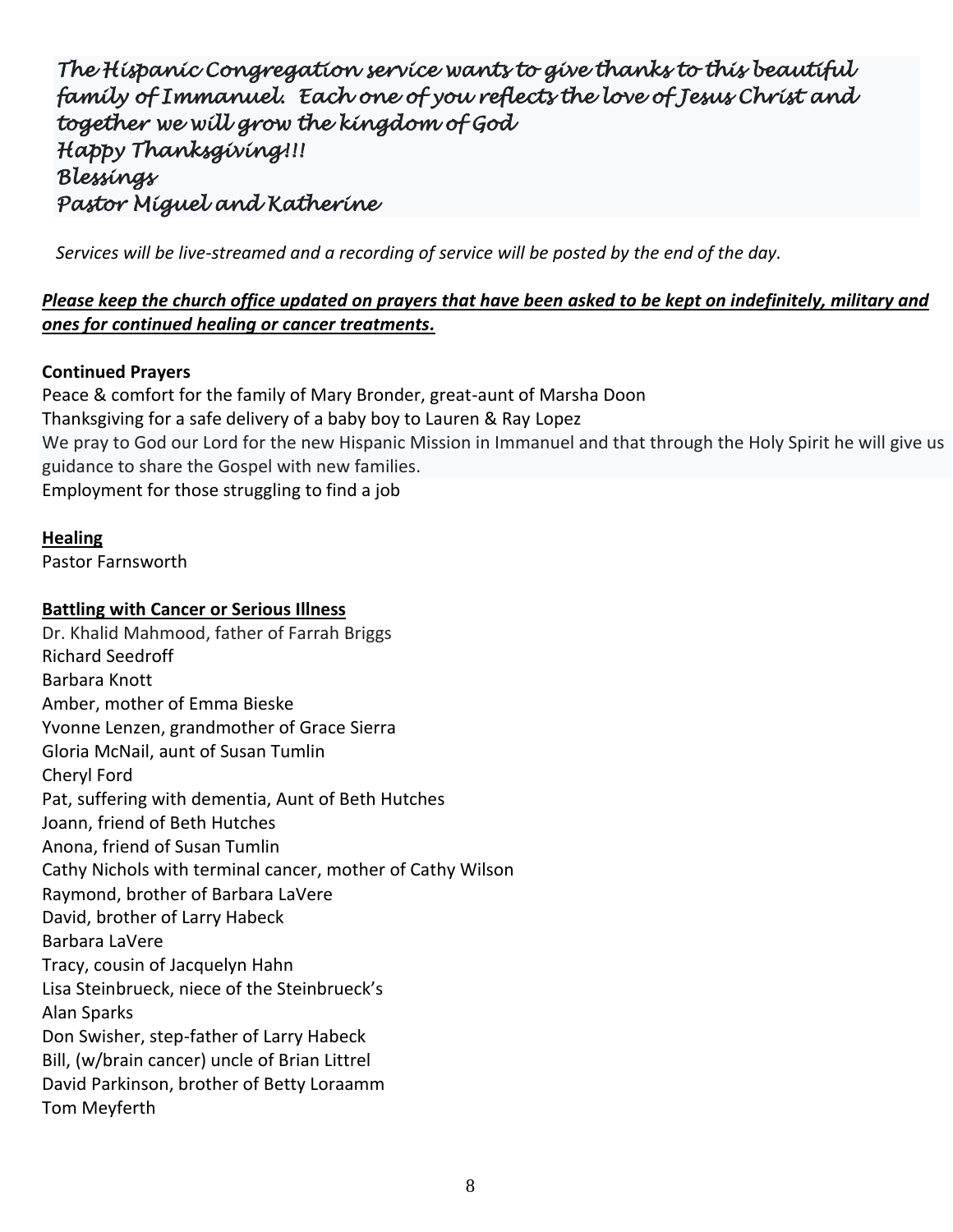#### **PRAYERS FOR THOSE SERVING OUR COUNTRY Safety for… and strength for families:**

Matthew Reikowski as he is deployed on the Carl S. Vinson Logan Crouse, US Army, great-nephew of Joan Crouse, stationed at Ft. Campbell in NC Carson Crouse, US Army, great-nephew of Joan Crouse, stationed at Ft. Bragg Samuel Drake, Captain stationed at Holloman AFB in Alamogordo, NM, son of Kerry Drake Xander Ritter, USMC, deployed to Okinawa, Japan Matthew Albers, Major in USAF and in command in Sacramento, CA, son of Deb Albers Gavin Mattson, para-rescue man, stationed in the Panhandle of FL, grandson of Edith Mattson Jeremy Brockmeier (USMC) & family, stationed in South Korea, son of Jerry and Janice Brockmeier

#### **PRAYERS FOR OUR FAMILIES**

Sunday: Jose & Jessica Lopez, Angelica, Amanda Monday: Reynald & Lauren Lopez Tuesday: Lherif & Ruth Loraamm Wed: Beverly Lowe Thursday: Nelson & Lucia Ludke Friday: Shirley Martin Saturday: Edith Mattson

#### **PRAYERS FOR OUR SCHOOL STUDENTS & FAMILIES**

Sunday Abigaelee & Jeremiah Joseph Monday: Ava & Mya Josey Tuesday: Leo Kahelin Wed: Amirah Keller Thurs: June Kitzis Friday: Luke Landree Saturday Robert Lapham